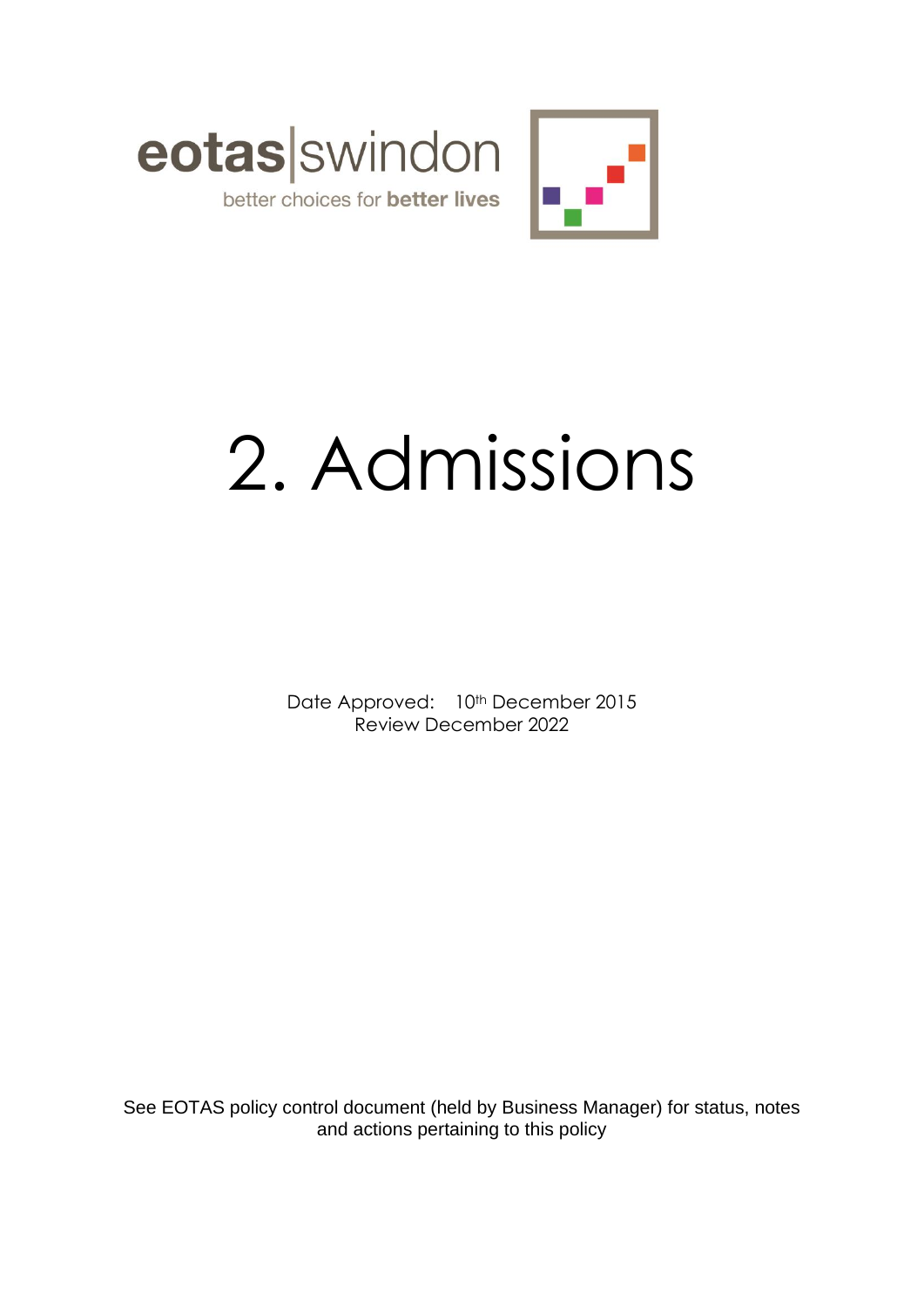## **The Fernbrook Centre**

Once a student has been permanently excluded (PEx) from her/his mainstream school, the exclusion officer contacts the Head of The Fernbrook Centre to arrange a meeting so that the excluded pupil may receive full-time education within the prescribed six days.

If the PEx is withdrawn, the student's case goes before the Fair Access Panel (FAP) at which Deputy Headteachers discuss fortnightly which school will be able to offer a place to this student.

If this is not possible, the student will be admitted to the Fernbrook Centre (SEC).

During the initial interview (parents, student, Exclusion Officer, and the Head of Fernbrook and/or a representative from an external agency), the student's needs are discussed as well as the curriculum offer. Parents, students and the Headteacher sign a Home-School Agreement and an initial induction plan/timetable.

Every effort is made to provide full time education within six days from the exclusion.

### **The Riverside Centre**

There are a number of pathways into Riverside which is the centre for vulnerable/anxious students:

- The EOTAS Panel will consider a place at Riverside for students who have been referred by mainstream schools.
- a student may be given a place at Riverside through **SENRAP**. The reason for this may be an emergency placement (for a student who would otherwise be sent out of Borough, due to Asperger's Syndrome or any other disorder) or a student who comes from out of Borough.

Once the decision has been made that a student will be granted a place at Riverside, the Head of Centre at Riverside invites the student and family for an initial interview and a trial period of two weeks is agreed. A EHR will be completed if one has not been done before;

While students are at EOTAS, a change of Centre is sometimes advised, for reasons of health and/or behaviour. This exchange of individual students is agreed between The Heads of Centre.

### **Adolescent Unit, Marlborough House**

The admission policy for this Centre is administered by the respective NHS trust.

### **Hospital & Home Education Service**